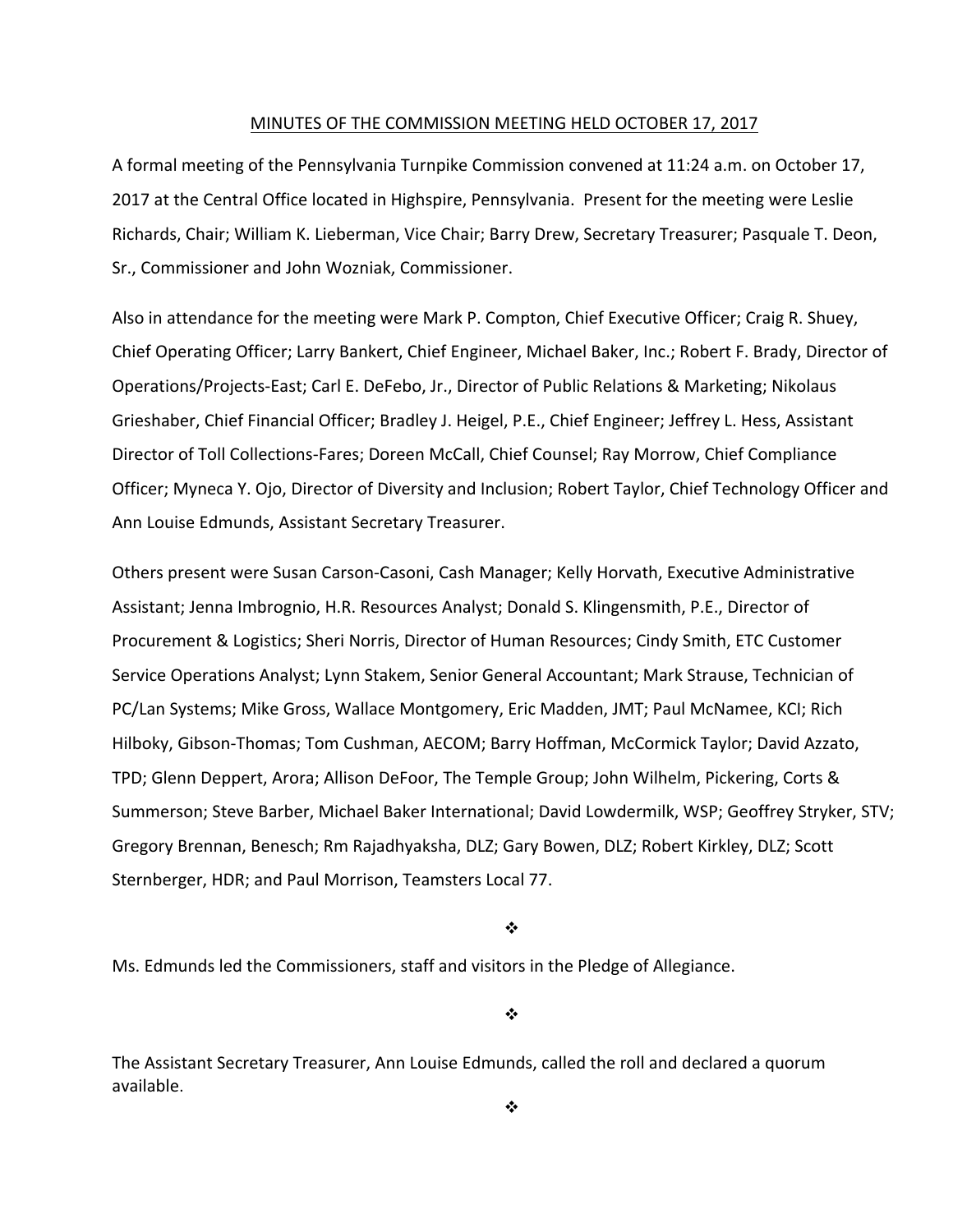#### SUNSHINE ANNOUNCEMENT

The Commissioners met in Executive Session prior to today's Formal Agenda Session to consider matters of Personnel, which included a promotion, reclassifications, new hires, vacancies and a request to fill a position in the Legal Department.

The Commissioners also engaged in non‐deliberative, informational discussions regarding various actions and matters, which have been approved at previous public meetings.

❖

#### PUBLIC COMMENT

Ms. Edmunds: The public is welcome to address the Commission regarding items listed on the Agenda or other items not listed on the Agenda that are within the Commission's authority or control.

In order to conduct an orderly and effective meeting, all persons wishing to address the Commission should have signed in a requested time to speak. If you have not done so, you are invited to do so at this time.

There were no requests to address the Commission.

 $\cdot$ 

#### MINUTES OF THE MEETING

Motion‐That the Minutes of the meeting held October 3, 2017 be approved and filed as submitted ‐ were made by Commissioner Deon, seconded by Commissioner Drew, and passed unanimously.

#### **COMMUNICATIONS**

Motion‐That the Commission approves the memos received from the Chief Counsel and the Director of Procurement & Logistics ‐was made by Commissioner Deon, seconded by Commissioner Drew, and passed unanimously.

 $\frac{1}{2}$ 

❖

#### PERSONNEL

Motion‐That the Commission approves the Personnel as submitted‐was made by Commissioner Deon, seconded by Commissioner Drew, and passed unanimously.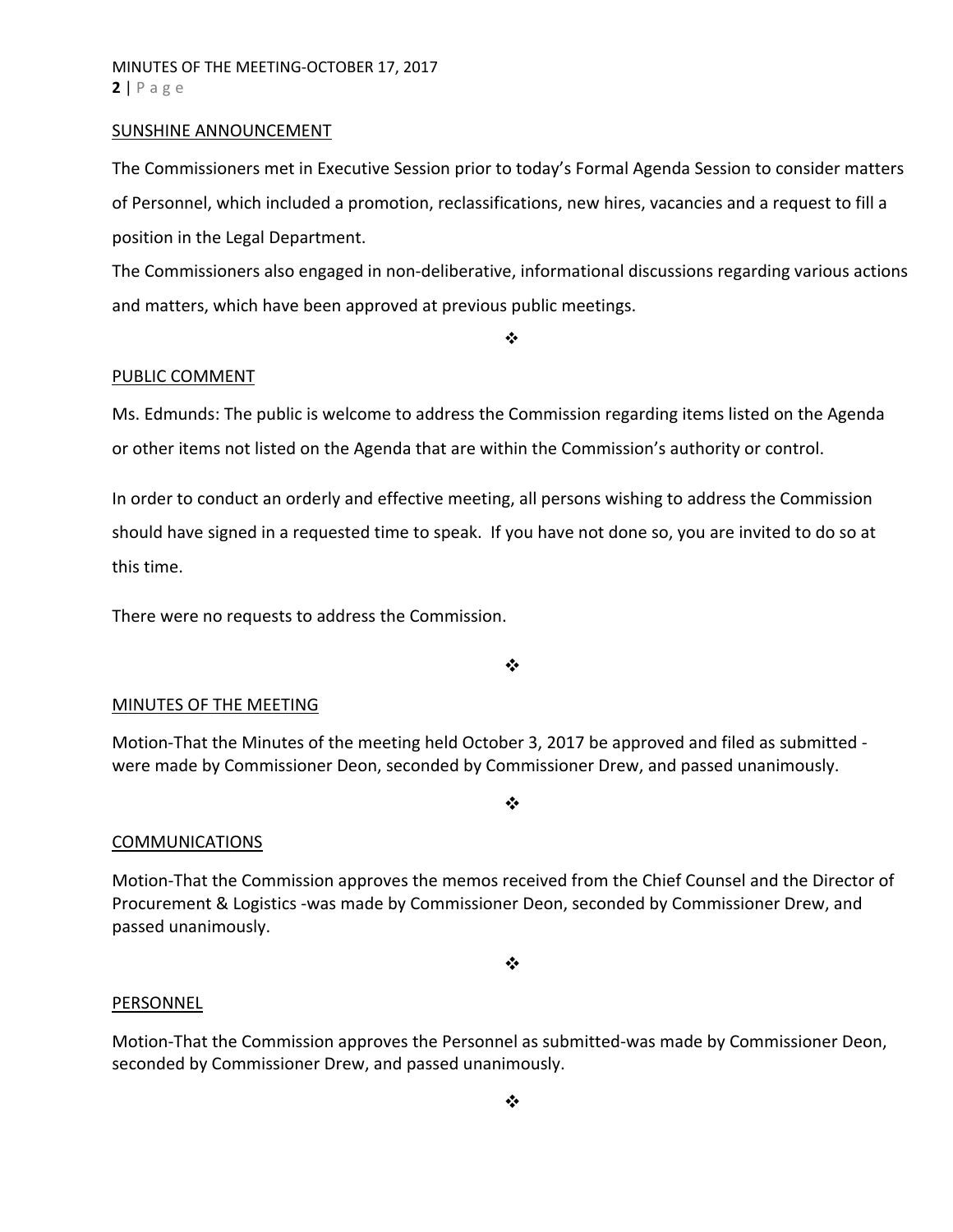MINUTES OF THE MEETING‐OCTOBER 17, 2017 **3** | Page

# UNFINISHED BUSINESS

No Unfinished Business to consider.

 $\frac{1}{2}$ 

# NEW BUSINESS POLICIES

Motion‐That the Commission adopts a new Policy and revisions to Policies for the items listed in memos "a" through "c":

- a. Policy 1.02, Continuity of Operations Plan Committee, to establish guidelines, oversight, responsibilities and procedures for the management of the Commission's Continuity of Operations Plan;
- b. Revision to Policy 4.02, Overtime Compensation, to update and provide clearer guidelines for overtime;
- c. Revision to Policy 9.02, Tower, Monopole and Cell Site Structure Leasing, to define public agency and authorize amendments to existing lease agreements with public agencies

 $\frac{1}{2}$ 

‐was made by Commissioner Deon, seconded by Commissioner Drew and passed unanimously.

# AGREEMENTS

Motion‐That the Commission approves the negotiation and execution of the Agreements and Amendments for the items listed in memos "a" through "g":

- a. Settlement Agreement and Release with New Enterprise Stone & Lime Co., and authorize execution of all necessary documents in exchange for full and final release of all claims;
- b. Reimbursement Agreement with PECO Energy Company for PECO to reimburse the Commission for the design and construction costs associated with the relocation of its utility line as part of the I‐95 Route 13 connector project (gas line at Beaver Dam Road); at an approximate reimbursed amount of \$45,661.02;
- c. Reimbursement Agreement with PECO Energy Company to reimburse PECO the costs for the engineering and utility relocation work necessary for the I‐95 Route 13 connector project (electrical line at Ellwood Avenue); at a not‐to‐exceed amount of \$752,121.25;
- d. Reimbursement Agreement with PECO Energy Company to reimburse PECO the costs for the engineering and utility relocation work necessary for the I‐95 Route 13 connector project (electrical line at Beaver Dam Road); at a not-to-exceed amount of \$67,832.50;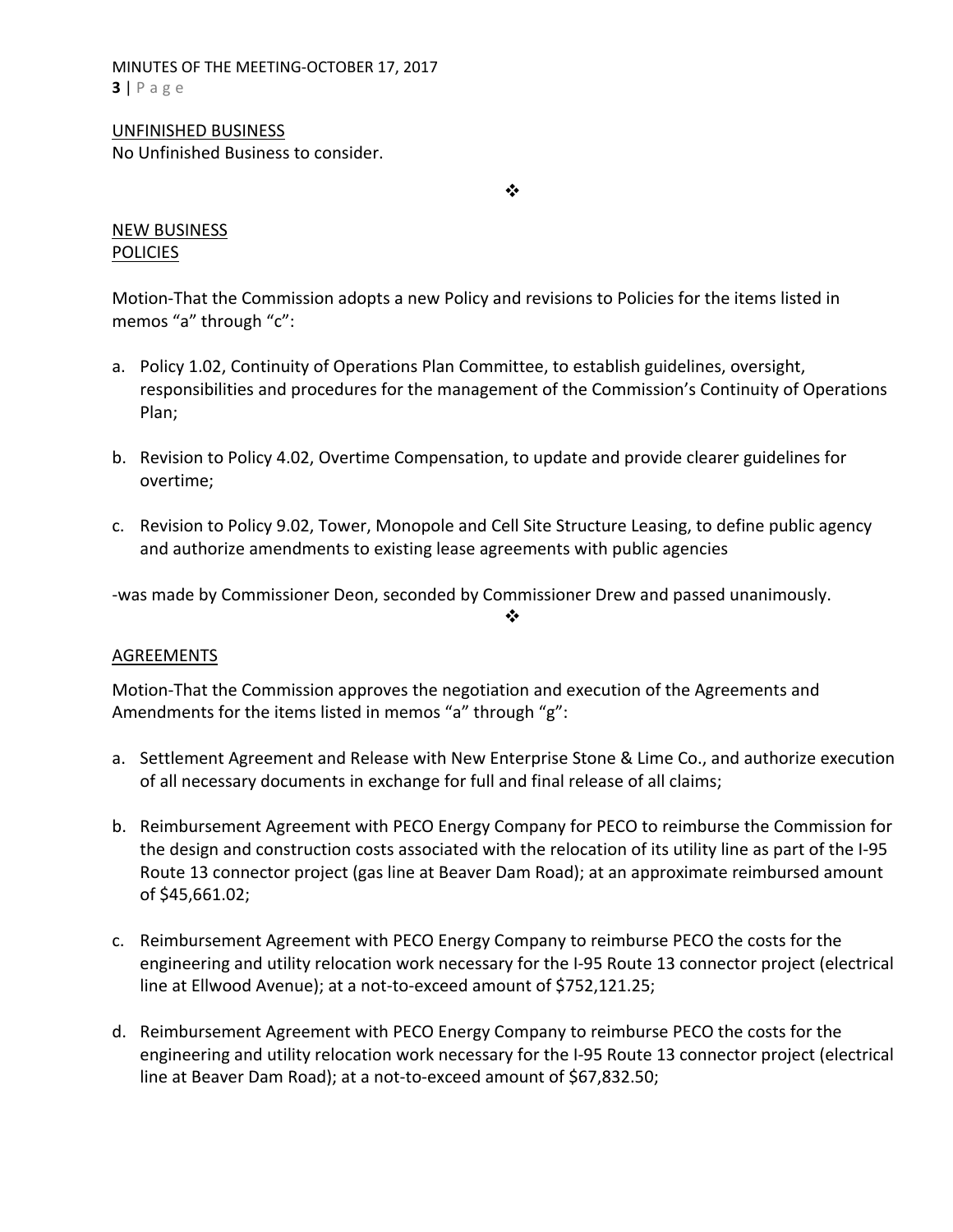# MINUTES OF THE MEETING‐OCTOBER 17, 2017

**4** | Page

- e. Negotiate additional modifications to our agreement with TransCore for operation of the Customer Service Center/Violations Processing Center, due to cashless tolling, toll by plate and changes in the vehicle classification system;
- f. Amendment to our agreement with Stantec for administration and support services of the Project Collaboration Systems, exercising the option to renew the agreement for an additional year; at a not‐to‐exceed amount of \$1,183,146.06;
- g. Amendment to our agreement with Bloomberg for hardware and software for financial investments, news and analysis, to continue the service through January 2022; at an approximate annual cost of \$28,000.00.

‐was made by Commissioner Deon, seconded by Commissioner Drew, and passed unanimously.

## $\frac{1}{2}$

# RIGHT‐OF‐WAY REQUESTS

Motion-That the Commission approves the Right-of-Way Request for the items listed in memos "a" through "d":

- a. Acquisition of Right‐of‐Way #12082‐G (Joseph K. & Elizabeth Kozora), a partial take parcel necessary for the Beaver River Bridge replacement project by authorizing payment of \$24,427.00 representing fair market value, pro-rated taxes and recording fees to Fee Simple Settlement, LLC, escrow agent; authorize the appropriate Commission officials to execute the Agreement of Sale and other documents that may be required for closing; authorize the payment of additional statutory damages as calculated by the Right‐of‐Way Administrator and approved by the Chief Counsel; and payment of fair market value to the property owners is contingent upon the delivery of a deed as prepared by the Legal Department;
- b. Acquisition of Right‐of‐Way #12082‐F (T Street Gang, LP), a partial take parcel necessary for the Beaver River Bridge replacement project by authorizing payment of \$22,397.00 representing fair market value, pro-rated taxes and recording fees to Fee Simple Settlement, LLC, escrow agent; authorize the appropriate Commission officials to execute the Agreement of Sale and other documents that may be required for closing; authorize the payment of additional statutory damages as calculated by the Right‐of‐Way Administrator and approved by the Chief Counsel; and payment of fair market value to the property owner is contingent upon the delivery of a deed as prepared by the Legal Department;
- c. Acquisition of Right‐of‐Way #6022‐B (Teresa Grisales), a partial take parcel necessary for the Milford Road Bridge replacement project by authorizing payment of \$11,820.00 representing fair market value and pro‐rated taxes to Teresa Grisales; authorize the appropriate Commission officials to execute the Agreement of Sale and other documents that may be required for closing; authorize the payment of additional statutory damages as calculated by the Right‐of‐Way Administrator and approved by the Chief Counsel; and payment of fair market value to the property owner is contingent upon her deliver of a deed as prepared by the Legal Department;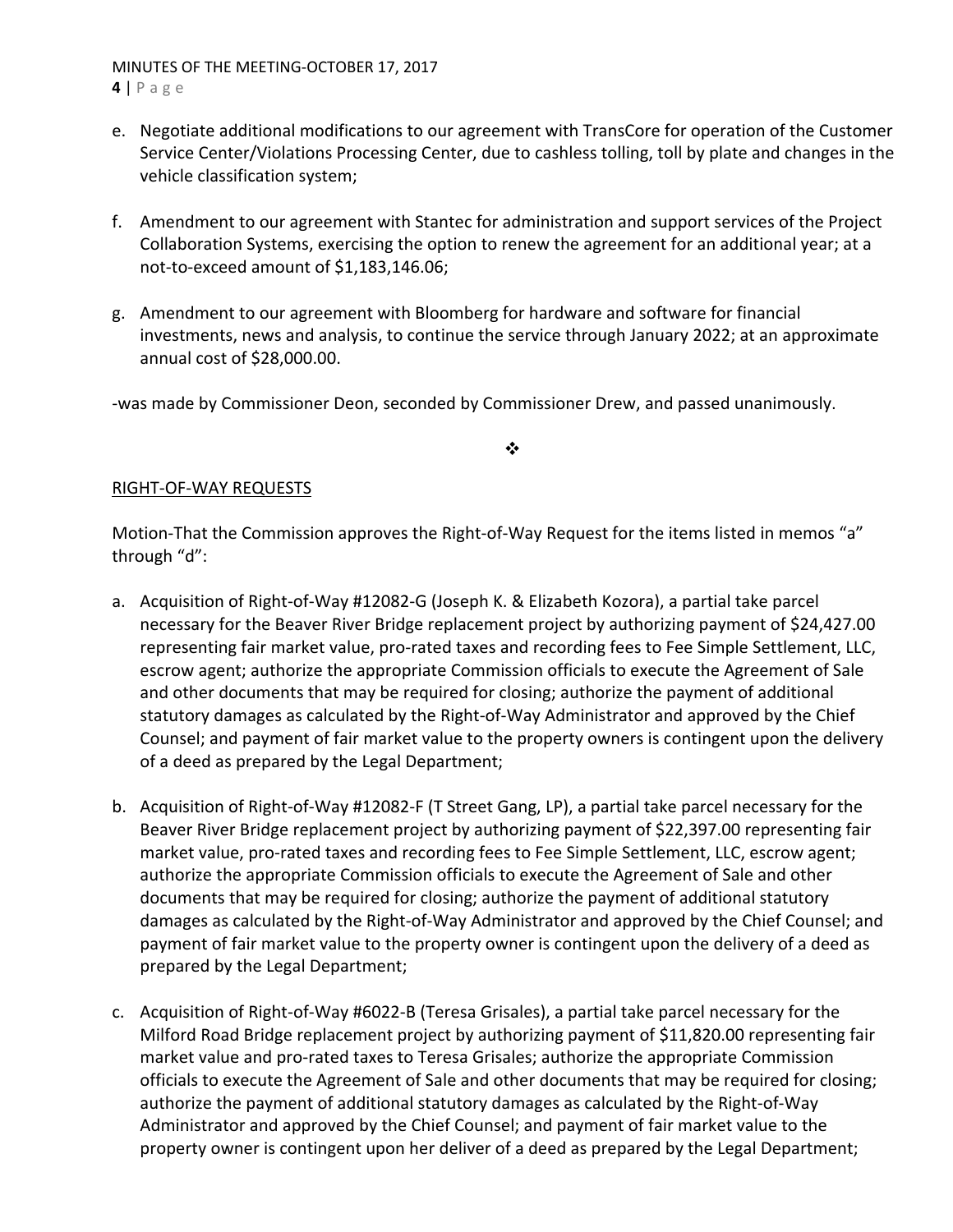## MINUTES OF THE MEETING‐OCTOBER 17, 2017 **5** | Page

d. Easement Agreement for Right‐of‐Way #14129A (Range Resources‐Appalachia, LLC; Patrick Scheider, d/b/a Scheider Plumbing; and Kelly Priore), a partial take parcel necessary for construction of the Southern Beltway, US 22 to I‐79, by authorizing the appropriate Commission officials to execute the required Easement Agreement as drafted and approved by the Legal Department.

‐was made by Commissioner Deon, seconded by Commissioner Drew, and passed unanimously.

## $\frac{1}{2}$

# AMENDING A POOL

Motion‐That the Commission approves amending the pool of qualified audit, forensic audit, compliance assessments, specialized security and investigation services to include Titan Investigative Alliance, LLC to the qualified pool for investigative and surveillance services‐was made by Commissioner Deon, seconded by Commissioner Drew and passed unanimously.

#### ❖

## PURCHASE ORDERS

Motion‐That the Commission approves the Award of Bids and the Issuance of Purchase Orders for the items listed in memos "a" through "d":

- a. Catch basin cleaner body, utilizing the Commonwealth's contract with GapVax, Inc.; at a total award of \$298,385.00;
- b. Catch basin cleaner chassis, utilizing the Commonwealth's contract with Legacy Truck Centers Inc.; at a total award of \$125,969.00;
- c. Septic cleaning, exercising the option to renew the agreements for an additional year (November 1, 2017 – October 31, 2018):

| Mr. John of Pittsburgh         | \$1,870.00   |
|--------------------------------|--------------|
| Rural Wastewater Mgt.          | 4,576.00     |
| <b>Dalton Sanitary Service</b> | 16,225.00    |
| <b>Associated Products</b>     | 6,450.00     |
| Dillsburg Excavating & Septic  | 35,728.00    |
| <b>Burns Septic Service</b>    | 23,940.00    |
| A Septic Service               | 35,370.00    |
| <b>McGovern Environmental</b>  | 4,205.00     |
| <b>TOTAL RENEWAL:</b>          | \$128,364.00 |
|                                |              |

d. Plow blades, hardware and accessories (October 2017 – September 2018), to the lowest responsive and responsible bidders: Ironhawk Industrial Distribution \$300,000.00 Minco Industrial Services, Inc. 180,000.00 Valk Manufacturing Co. 45,000.00 Chemung Supply Corp. 30,000.00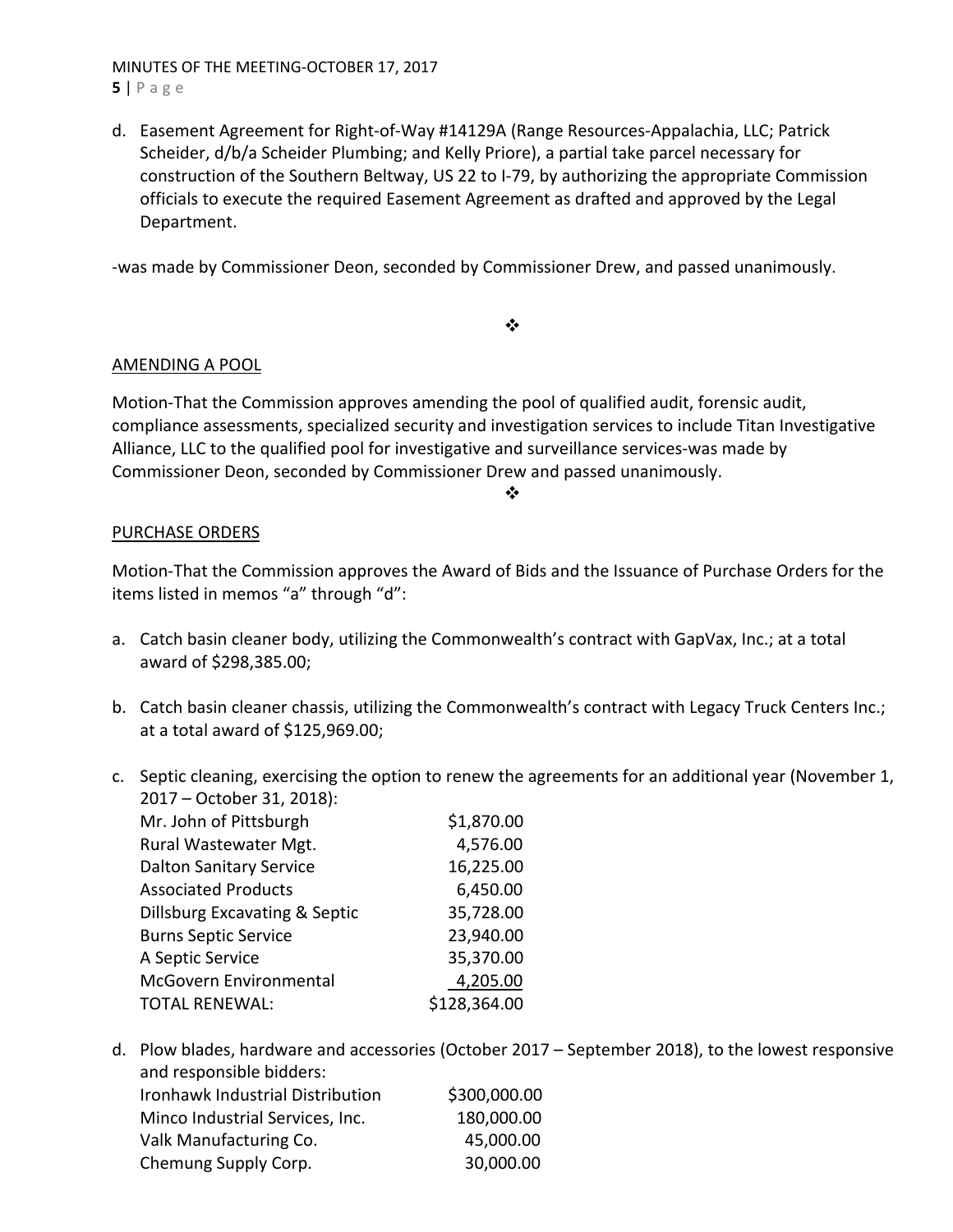MINUTES OF THE MEETING‐OCTOBER 17, 2017 **6** | Page

| Trius, Inc.                | 30,000.00    |
|----------------------------|--------------|
| Kennametal, Inc.           | 20,000.00    |
| Winter Equipment Co., Inc. | 15,000.00    |
| <b>TOTAL AWARDS:</b>       | \$620,000.00 |

‐was made by Commissioner Deon, seconded by Commissioner Drew, and passed unanimously.

❖

## AWARD OF CONTRACTS

Motion‐That the Commission approves the Award of Contracts for the items listed in memos "a" through "c":

- a. Contract #S‐006.00X002‐3‐09 for construction of the Southern Beltway, Section 55C1‐1, between MP S14.24 and MP S16.06, to the lowest responsive and responsible bidder, The Beaver Excavating Company; at a not‐to‐exceed amount of \$87,132,623.46 and a contingency of \$4,300,000.00;
- b. Contract #T‐288.10S001‐3‐02 for redecking of Bridge EB‐548 at MP 288.10, to the lowest responsive and responsible bidder, Deblin, Inc.; at a not-to-exceed amount of \$1,471,216.77 and a contingency of \$70,000.00;
- c. Contract #T‐010.00M001‐3‐02 for the installation of pre‐entry Intelligent Transportation Systems between MP 10.00 and MP 189.00, to the lowest responsive and responsible bidder, Power Contracting Company; at a not‐to‐exceed amount of \$1,592,936.30 and a contingency of \$75,000.00.

‐was made by Commissioner Deon, seconded by Commissioner Drew, and passed unanimously.

❖

#### CHANGE ORDERS AND FINAL PAYMENT

Motion‐That the Commission approves the Change Orders and Final Payment for the items listed in memos "a" and "b":

- a. Change Order #1 and Final Payment for Contract #EN‐00161‐03‐05 for roadway and miscellaneous repairs between MP 201.58 and MP 299.98 with New Enterprise Stone & Lime Co., Inc., for a decrease of \$463,927.51 to reflect the cost of the completed work authorizations; for a final contract value of \$2,536,072.49 and final amount due to the contractor of \$126,803.62;
- b. Change Order #6 for Contract #T‐355.00P001‐3‐13 for construction of the I‐95/I‐276 Interchange, Section D10, with PKF‐Mark III, Inc., for an additional \$95,181.65 to balance items to actual work completed, changes for geotextile, drainage, pavement markings, erosion control, aggregate, lighting, drilled post holes, pedestrian walkway, repairs to impact attenuator, rock construction entrance, engineering costs, electrical work, implementation of PTS‐900 standards, and a 14‐day time extension; for a revised not‐to‐exceed amount of \$144,578,206.06.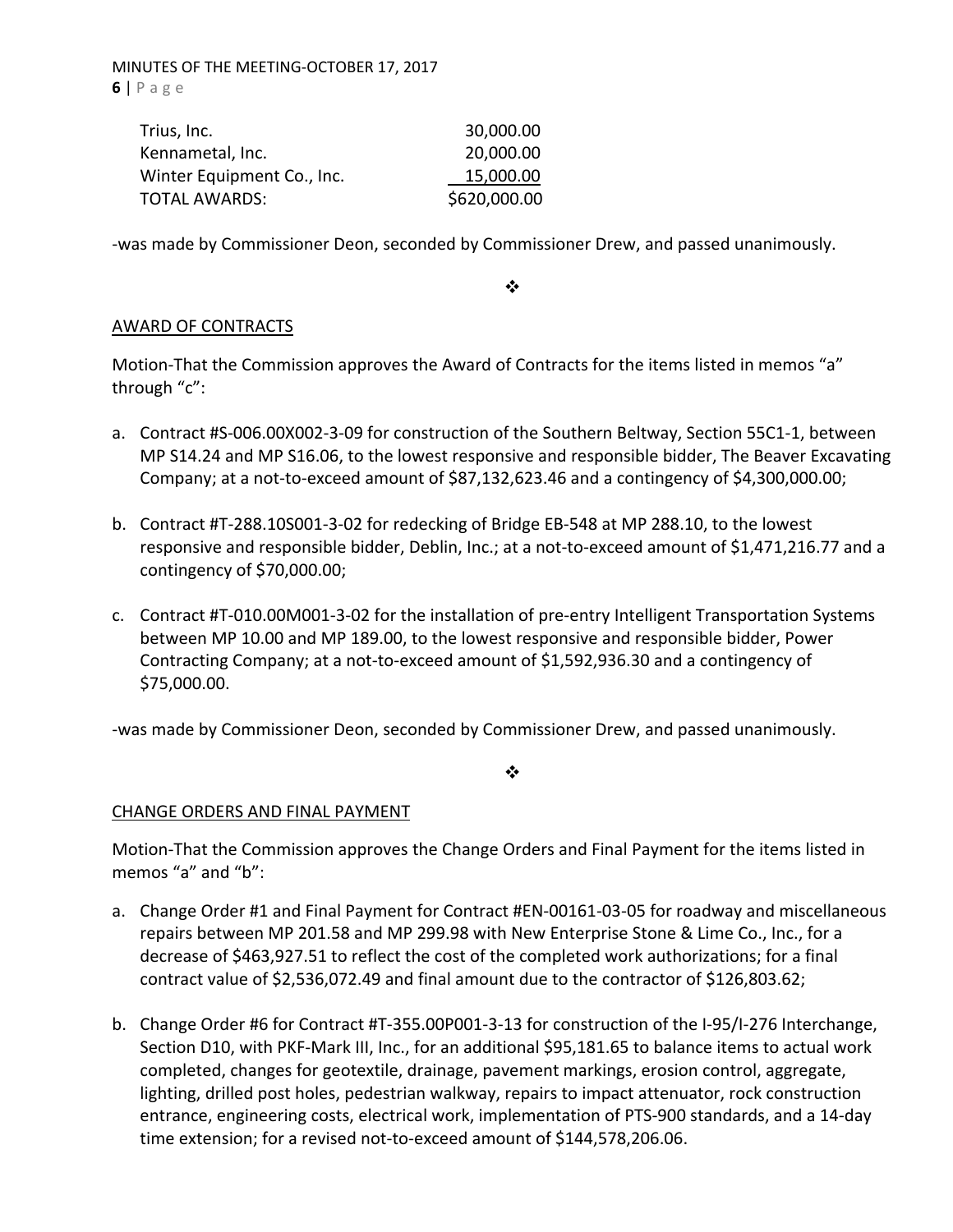MINUTES OF THE MEETING‐OCTOBER 17, 2017 **7** | Page

‐was made by Commissioner Deon, seconded by Commissioner Drew, and passed unanimously.

 $\frac{1}{2}$ 

## PSPC AWARDS

Motion‐That the Commission approves the award of services and authorizes the negotiation and execution of an agreement with the selected firm for the items listed in memos "a" through "e":

- a. T00063, preliminary and final design of Lafayette Street Interchange:
	- KCI Technologies, Inc.-AWARDED
	- Alfred Benesch and Company
	- McCormick Taylor, Inc.

‐was made by Commissioner Drew, seconded by Commissioner Deon, and passed unanimously.

b. T00078, CY 2018‐2019 biennial bridge inspection systemwide:

• WSP USA, Inc.‐AWARDED

‐was made by Commissioner Drew, seconded by Commissioner Deon, and passed unanimously.

c. T00060, open‐end environmental services systemwide:

● Skelly & Loy, Inc.-AWARDED

‐was made by Commissioner Drew, seconded by Commissioner Deon, and passed unanimously.

d. T00077, open‐end quality assurance laboratory testing services systemwide:

● GeoStructures, Inc.-AWARDED

‐was made by Commissioner Drew, seconded by Commissioner Deon, and passed unanimously.

e. T00049, open‐end right‐of‐way acquisition services systemwide:

- Interstate Acquisition Services-AWARDED
- Keystone Acquisition Services, Corporation
- Orion Land Services, Inc.

‐was made by Commissioner Drew; Commissioners Richards, Lieberman, Deon and Wozniak voted "No". Motion denied. A second motion was placed on the table and the following award was made:

T00049, open‐end right‐of‐way acquisition services systemwide:

- Keystone Acquisition Services, Corporation-AWARDED
- Interstate Acquisition Services
- Orion Land Services, Inc.

‐was made by Commissioner Drew, seconded by Commissioner Deon, and passed unanimously.